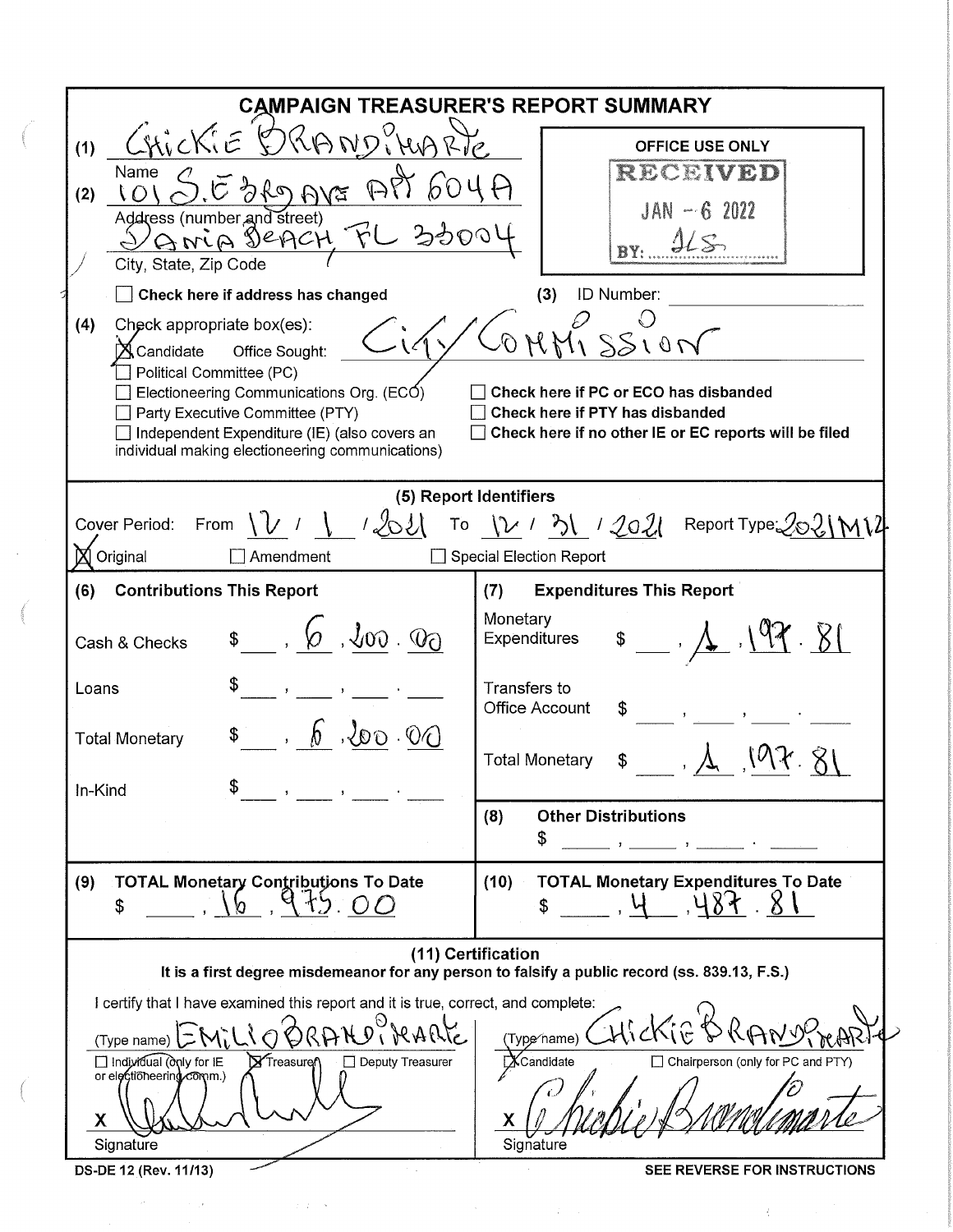| <b>CAMPAIGN TREASURER'S REPORT – ITEMIZED CONTRIBUTIONS</b>                                                                                                                                            |                                                                                                |      |                                  |                                     |                                              |                   |                     |  |
|--------------------------------------------------------------------------------------------------------------------------------------------------------------------------------------------------------|------------------------------------------------------------------------------------------------|------|----------------------------------|-------------------------------------|----------------------------------------------|-------------------|---------------------|--|
| (1) Name <i>CHICKIE</i> BRANDiMARIE (2) I.D. Number                                                                                                                                                    |                                                                                                |      |                                  |                                     |                                              |                   |                     |  |
| (3) Cover Period $\frac{1}{\sqrt{2}}$ / $\frac{1}{\sqrt{2}}$ / $\frac{202}{\sqrt{2}}$ through $\frac{1}{\sqrt{2}}$ / $\frac{202}{\sqrt{2}}$ (4) Page $\frac{0}{\sqrt{2}}$ (4) Cof $\frac{1}{\sqrt{2}}$ |                                                                                                |      |                                  |                                     |                                              |                   |                     |  |
| (5)<br>Date<br>(6)<br>Sequence<br>Number                                                                                                                                                               | (7)<br>Full Name<br>(Last, Suffix, First, Middle)<br>Street Address &<br>City, State, Zip Code | Type | (8)<br>Contributor<br>Occupation | (9)<br>Contribution<br>Type         | (10)<br>In-kind<br>Description               | (11)<br>Amendment | (12)<br>Amount      |  |
| ほっ                                                                                                                                                                                                     | VOU NASRIN NICHIAN                                                                             |      | 幺<br>REST.<br>Businner           | ЖΕ                                  |                                              |                   |                     |  |
| (2, 3)<br>$M^{\mathcal{O}}$                                                                                                                                                                            | $\frac{2021}{1005571}$ MAGGI<br>July SE3ROST.                                                  |      | B.<br>Rost                       | $\angle\!\!\!\mathsf{HE}$           |                                              |                   | \$200,00            |  |
| V <sub>1</sub> 6<br>50                                                                                                                                                                                 | Lou CHARLES<br>MAÑNEWS<br>MARTHEWS MILENILLAND<br>FL. 33316                                    |      | B,                               |                                     |                                              |                   | $\clubsuit$ (000.00 |  |
| $\nu_{\scriptscriptstyle\ell}$ b                                                                                                                                                                       | NOUL STACEY MARTIEWS<br>1324 SEILWAY/1<br>47.40000000                                          |      |                                  | সাত                                 |                                              |                   | 4600.00             |  |
| $(\nu, 6)$<br>52                                                                                                                                                                                       | Well SHANE SONNENFED<br>BIS9 Wholling<br>PHILLS CIR<br>DANIE FL 3323                           |      |                                  | <b>CHE</b>                          |                                              |                   | 4000000             |  |
|                                                                                                                                                                                                        | 12, 6, 2021 UNDERWATER                                                                         |      |                                  | $\angle$ NE                         |                                              |                   | 4000.08             |  |
| $\mathcal{V}_{\perp}$<br>54                                                                                                                                                                            | 2021 GINAMFESTA                                                                                |      | $\mathfrak{D}$                   | $\mathcal{Z}$ H $\bar{\mathcal{C}}$ |                                              |                   | \$600000            |  |
| DS-DE 13 (Rev. 11/13)                                                                                                                                                                                  |                                                                                                |      |                                  |                                     | SEE REVERSE FOR INSTRUCTIONS AND CODE VALUES |                   |                     |  |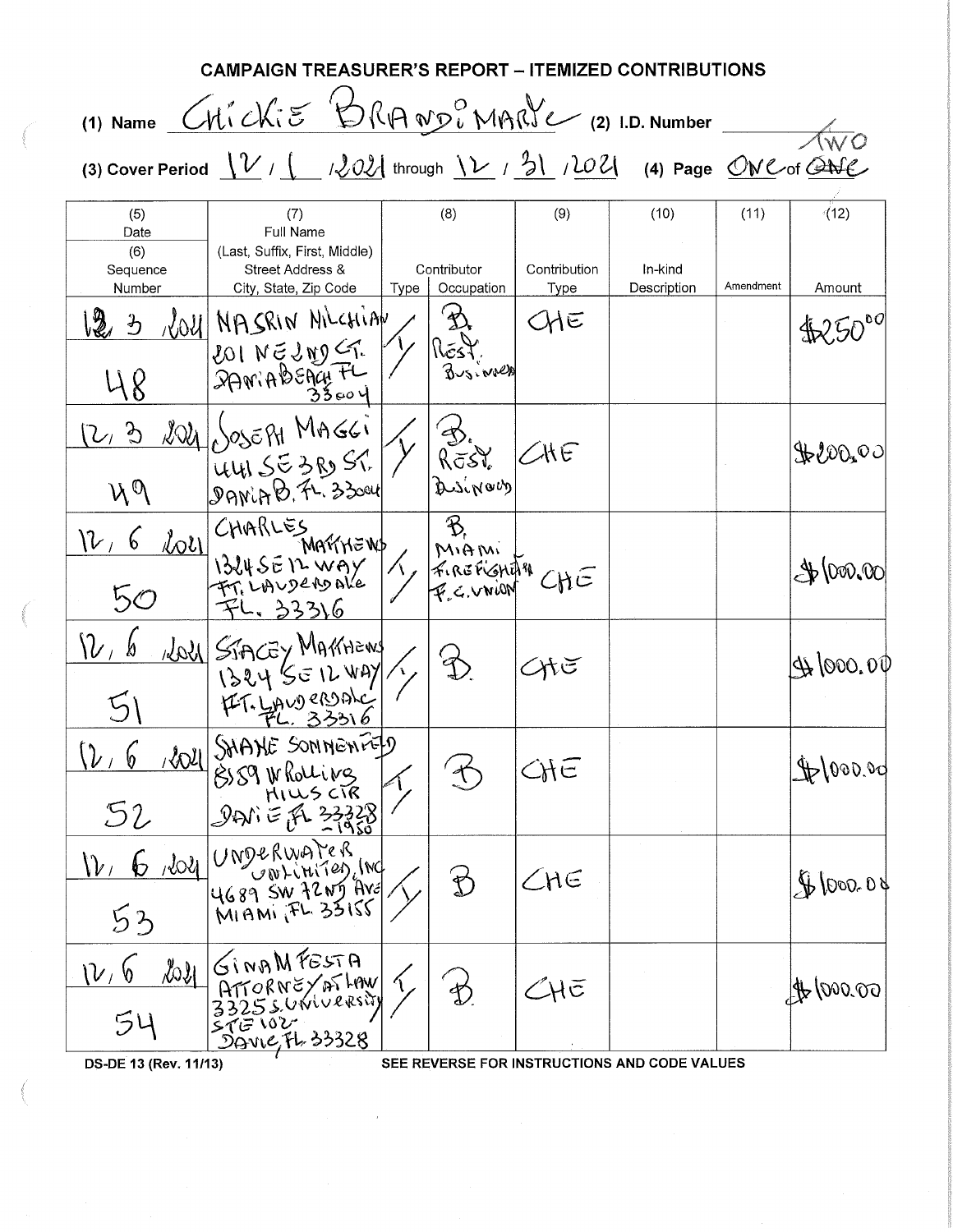|                                                                                                                                                                                                                                                                                                                                                     | <b>CAMPAIGN TREASURER'S REPORT - ITEMIZED CONTRIBUTIONS</b>                                                                                                                                            |      |                                  |                                |                                              |                   |                         |  |
|-----------------------------------------------------------------------------------------------------------------------------------------------------------------------------------------------------------------------------------------------------------------------------------------------------------------------------------------------------|--------------------------------------------------------------------------------------------------------------------------------------------------------------------------------------------------------|------|----------------------------------|--------------------------------|----------------------------------------------|-------------------|-------------------------|--|
|                                                                                                                                                                                                                                                                                                                                                     | (1) Name CHICKIE BRAND, HORIE                                                                                                                                                                          |      |                                  |                                | (2) I.D. Number                              |                   |                         |  |
| (3) Cover Period $V \leftarrow / \frac{1}{\sqrt{2}}$ / $\frac{1}{\sqrt{2}}$ / $\frac{1}{\sqrt{2}}$ / $\frac{1}{\sqrt{2}}$ / $\frac{1}{\sqrt{2}}$ / $\frac{1}{\sqrt{2}}$ / $\frac{1}{\sqrt{2}}$ / $\frac{1}{\sqrt{2}}$ / $\frac{1}{\sqrt{2}}$ / $\frac{1}{\sqrt{2}}$ / $\frac{1}{\sqrt{2}}$ / $\frac{1}{\sqrt{2}}$ / $\frac{1}{\sqrt{2}}$ / $\frac{$ |                                                                                                                                                                                                        |      |                                  |                                |                                              |                   |                         |  |
| (5)<br>Date<br>(6)<br>Sequence<br>Number                                                                                                                                                                                                                                                                                                            | (7)<br>Full Name<br>(Last, Suffix, First, Middle)<br>Street Address &<br>City, State, Zip Code                                                                                                         | Type | (8)<br>Contributor<br>Occupation | (9)<br>Contribution<br>Type    | (10)<br>In-kind<br>Description               | (11)<br>Amendment | (12)<br>Amount          |  |
| V, V<br>55                                                                                                                                                                                                                                                                                                                                          | 8081 Antrio w/E<br>LAURIE MIJARES                                                                                                                                                                      |      | か                                | $2H\, \check{\sigma}$          |                                              |                   | $\bigoplus$ 300.00      |  |
|                                                                                                                                                                                                                                                                                                                                                     | $\frac{12.16 \text{ kol}}{56} \frac{\frac{124}{10457}}{\frac{1242}{10457}} \times \frac{56}{10457}} \times \frac{56}{10457} \frac{\frac{1222}{1042248}}{\frac{1242}{10457}} \times \frac{284}{10457}}$ |      |                                  | SASN                           |                                              |                   | &50.00                  |  |
| 52                                                                                                                                                                                                                                                                                                                                                  | 33328                                                                                                                                                                                                  |      |                                  | CH SH                          |                                              |                   | \$50.00                 |  |
| 58                                                                                                                                                                                                                                                                                                                                                  | V16 2021 WENDY Gougheres<br><b>JAVIE FL33328</b>                                                                                                                                                       |      |                                  | CASH                           |                                              |                   | \$50.00                 |  |
| $V_{\perp}$ $6$                                                                                                                                                                                                                                                                                                                                     | $2021$ headobypo eng<br>1045 LAUREL RD.<br>DAVIE, FL                                                                                                                                                   |      |                                  | $\partial \partial \partial t$ |                                              |                   | It 50.00                |  |
| 12,21<br><u>2011</u><br>$6^{\circ}$                                                                                                                                                                                                                                                                                                                 | CHARLOSTE<br>GALAHER<br>$141$ SE SROAV<br>DANIA BEACHEL<br>33004                                                                                                                                       |      | Keitug CHE                       |                                |                                              |                   | 450.00                  |  |
| $(\mathcal{V}$ , 21                                                                                                                                                                                                                                                                                                                                 | STEVEN CASPER<br>$\begin{vmatrix} 0 & 0 & 0 & 0 & 0 \\ 0 & 0 & 0 & 0 & 0 \\ 0 & 0 & 0 & 0 & 0 \\ 0 & 0 & 0 & 0 & 0 \end{vmatrix}$                                                                      |      | $R$ a $Y$ iflag) $C$ 1 E         |                                |                                              |                   | $\text{Hoo}, \text{CO}$ |  |
| DS-DE 13 (Rev. 11/13)                                                                                                                                                                                                                                                                                                                               |                                                                                                                                                                                                        |      |                                  |                                | SEE REVERSE FOR INSTRUCTIONS AND CODE VALUES |                   |                         |  |

 $\hat{\Phi}$